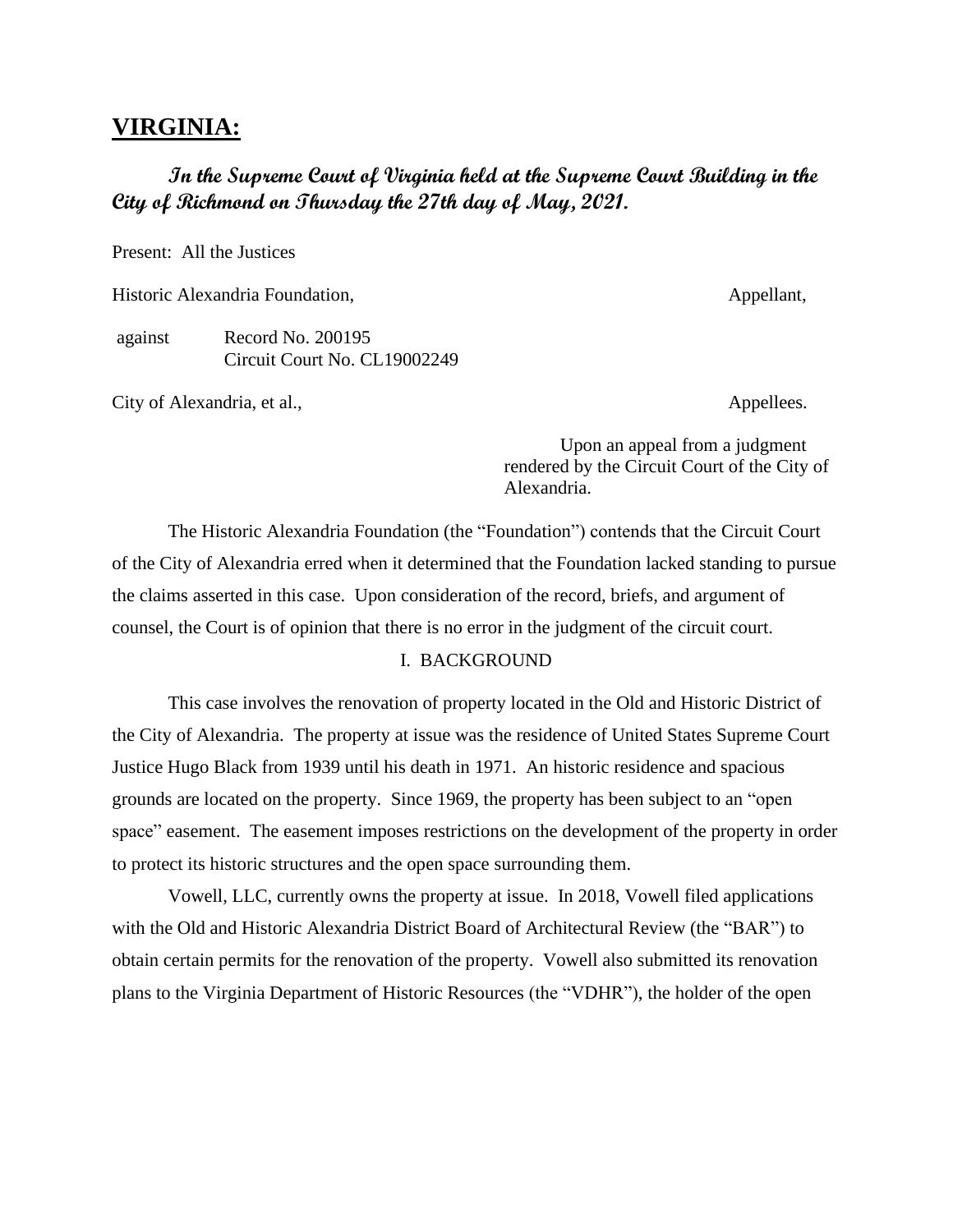space easement. \* The VDHR subsequently determined that the proposed renovation complied with the terms of the easement.

The BAR held public hearings regarding Vowell's applications on December 19, 2018, and February 6, 2019. The Foundation opposed the applications. The BAR approved Vowell's applications following the second public hearing, and the Foundation appealed the BAR's decision to the Alexandria City Council pursuant to Alexandria Zoning Ordinance § 10-107(A).

The City Council affirmed the BAR's decision on May 15, 2019, at the conclusion of a lengthy public hearing. The Foundation then appealed the City Council's decision to the circuit court pursuant to Alexandria Zoning Ordinance § 10-107(B). On appeal, the Foundation alleged that it was "vitally interested in the proper administration of the Open Space Land Act and the protections for historic properties provided by the Alexandria Zoning Ordinance[s]."

The Foundation's petition noted that the Foundation owns property in the Old and Historic District that is located within approximately 1,500 feet of the property at issue. The Foundation's petition also alleged that the Foundation has granted open space easements to third parties over some of its properties, and that the Foundation is a co-grantee of several other open space easements.

The petition explained that the Foundation was established "to advocate for the preservation of Alexandria's historic buildings, districts, and neighborhoods." The petition also highlighted certain actions of the Foundation that encouraged the preservation of the specific property at issue. The petition noted that the Foundation awarded an honorary plaque to the property in 1965 to recognize its historic and architectural significance. The petition also claimed that the property was included in the "Historic American Buildings Survey" in 1966 based on research that was partially funded by the Foundation.

Both Vowell and the City filed demurrers to the Foundation's petition. Among other things, Vowell and the City argued that the petition failed to allege sufficient facts to establish that the Foundation had standing to pursue the appeal. The circuit court held a hearing regarding the demurrers on October 23, 2019.

After considering the parties' arguments, the circuit court observed that Alexandria Zoning Ordinance § 10-107(B) allows "aggrieved" parties to appeal certain decisions of the City

<sup>\*</sup> Although the easement was originally granted to the Virginia Historic Landmarks Commission, this entity is now known as the Virginia Department of Historic Resources.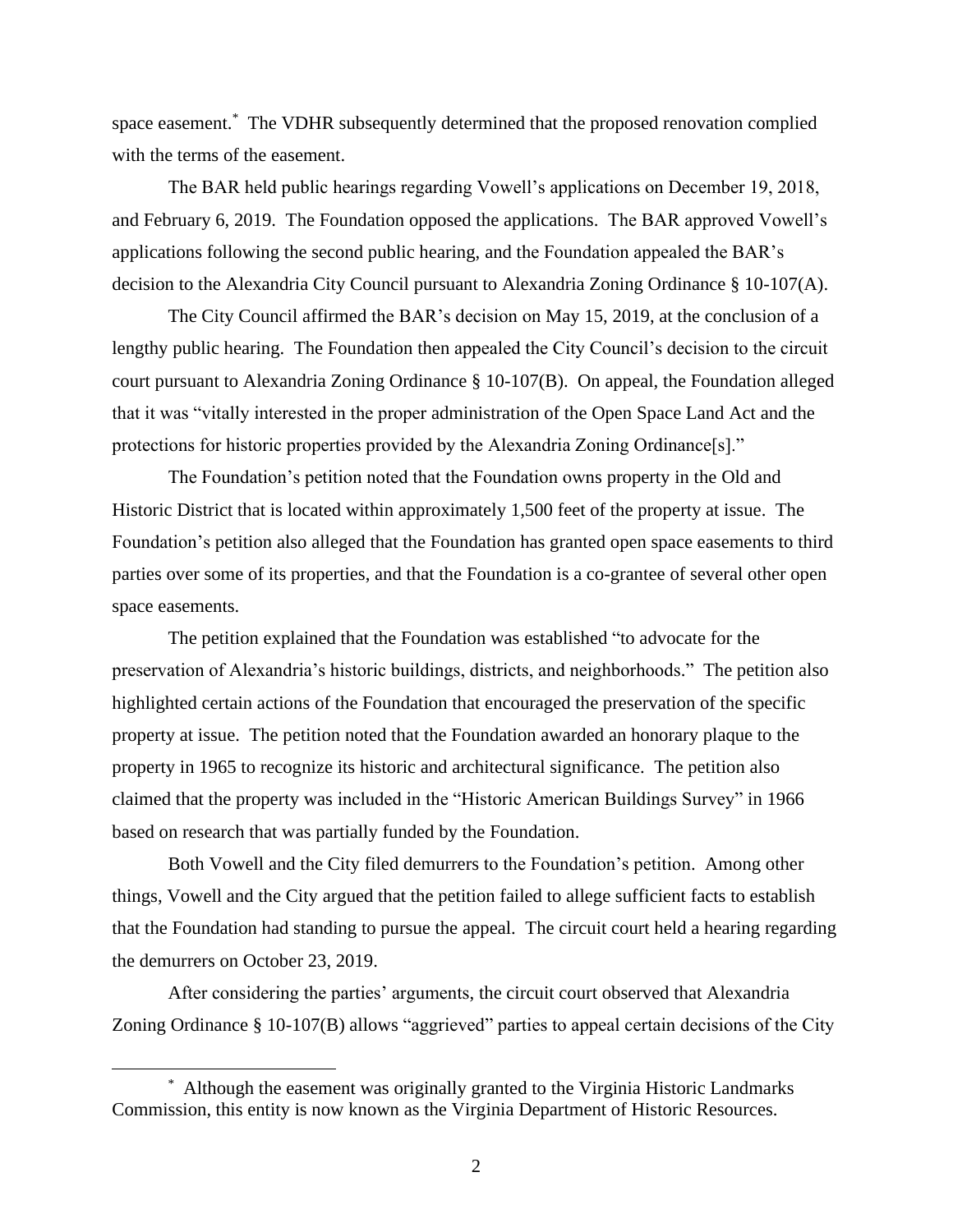Council. Citing *Friends of the Rappahannock v. Caroline Cnty. Bd. of Supervisors*, 286 Va. 38 (2013), and *Virginia Beach Beautification Comm'n v. Board of Zoning Appeals*, 231 Va. 415 (1986), the circuit court explained that an "aggrieved" party must "suffer a harm that is particularized to them and different than that which would be suffered by the public at large."

The circuit court determined that the Foundation's petition failed to allege that the Foundation suffered any particularized harm resulting from the City Council's decision. Consequently, the circuit court concluded that the petition did not establish that the Foundation was an "aggrieved" party with standing to pursue the appeal. Therefore, the circuit court sustained the demurrers and entered a final order dismissing the matter with prejudice. This appeal followed.

### II. ANALYSIS

A circuit court's decision sustaining a demurrer presents a question of law that is reviewed de novo on appeal. *EMAC, L.L.C. v. County of Hanover*, 291 Va. 13, 20 (2016). When reviewing a decision sustaining a demurrer, the Court must determine whether the allegations of the underlying pleading established "a foundation in law for the judgment sought." *Eagle Harbor, L.L.C. v. Isle of Wight County*, 271 Va. 603, 611 (2006) (quoting *Hubbard v. Dresser, Inc.*, 271 Va. 117, 119 (2006)). In making this determination, the Court accepts the facts alleged in the pleading as true and all reasonable inferences that may be drawn from those facts. *See EMAC*, 291 Va. at 20; *Eagle Harbor*, 271 Va. at 611.

The Foundation contends that the facts alleged in its petition established that it had standing to appeal the City Council's decision as an "aggrieved" party under both Alexandria Zoning Ordinance § 10-107(B) and the legal standard set forth in *Friends of the Rappahannock* and other decisions. The Court disagrees with the Foundation.

Alexandria Zoning Ordinance § 10-107 sets forth the procedures that apply to appeals of decisions of the BAR and the City Council. Subsection (A) of the ordinance applies when a party appeals a decision of the BAR to the City Council. In pertinent part, subsection (A) states:

> Whenever the board of architectural review shall approve an application for a certificate of appropriateness or an application for a permit to move, remove, capsulate or demolish in whole or in part, opponents to the granting of such certificate or of such permit shall have the right to appeal to and be heard before the city council.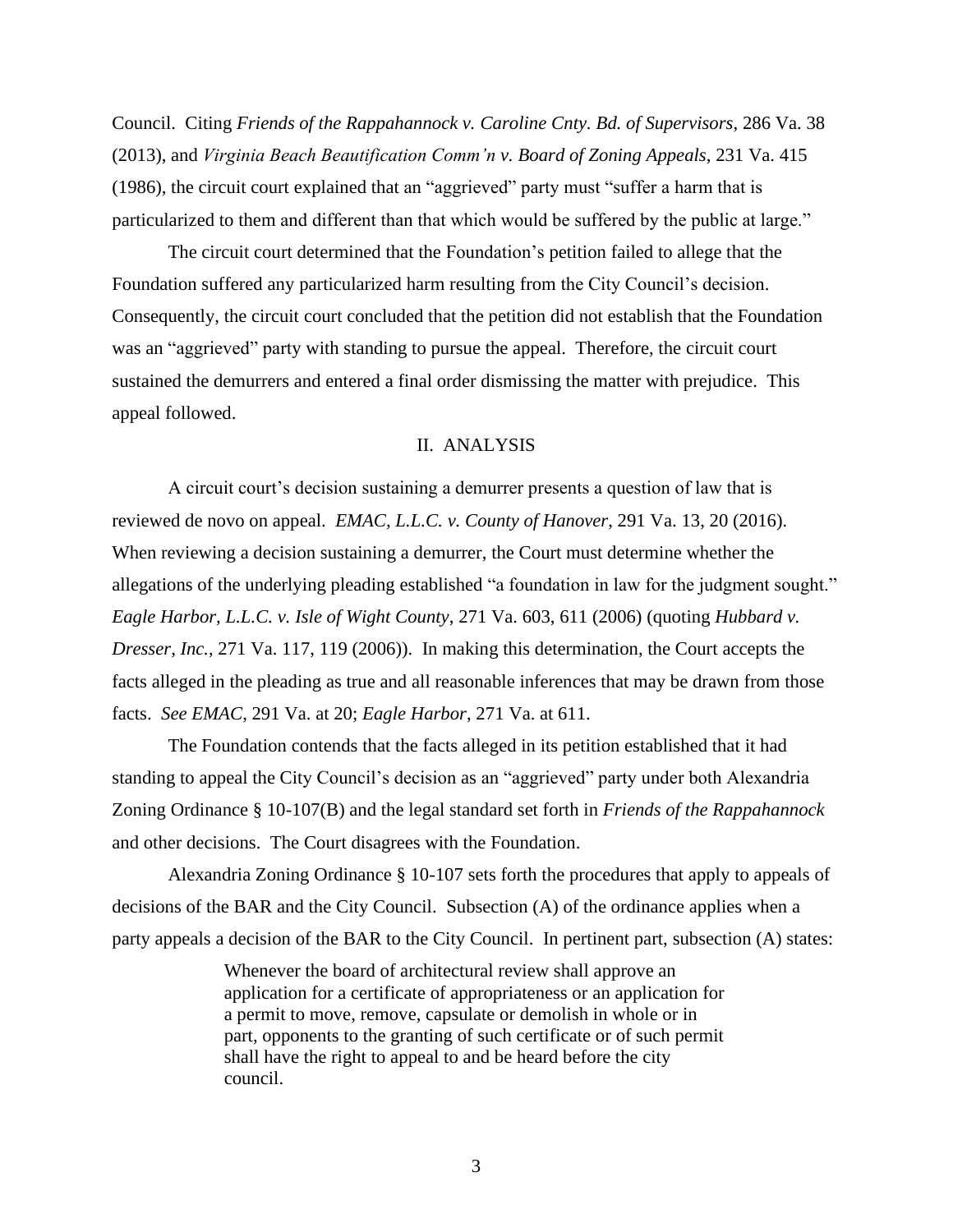Alexandria Zoning Ordinance § 10-107(A)(2).

In turn, subsection (B) of the ordinance applies when a party appeals a decision of the City Council to the circuit court. In pertinent part, subsection (B) states: "Any applicant or any of the petitioners aforesaid *aggrieved* by a final decision of the city council shall have the right to appeal such decision to the circuit court for a review." Alexandria Zoning Ordinance § 10- 107(B) (emphasis added).

The provisions of subsections (A) and (B) of the zoning ordinance are not identical. Significantly, the term "aggrieved" is only used in subsection (B), the portion of the ordinance addressing appeals to the circuit court. While any "opponent" may appeal a decision of the BAR to the City Council, only an "aggrieved" petitioner may appeal a decision of the City Council to the circuit court.

"The term 'aggrieved' has a settled meaning in Virginia when it becomes necessary to determine who is a proper party to seek court relief from an adverse decision." *Virginia Beach Beautification Comm'n,* 231 Va. at 415. When the City used the specific term "aggrieved" in subsection (B) of Alexandria Zoning Ordinance § 10-107, it incorporated the well-established meaning of that term into the ordinance.

In general, only an "aggrieved" party has standing to pursue a claim in court. *See Friends of the Rappahannock*, 286 Va. at 47.

> In order for a petitioner to be "aggrieved," it must affirmatively appear that such person had some direct interest in the subject matter of the proceeding that he seeks to attack. The petitioner "must show that he has an immediate, pecuniary and substantial interest in the litigation, and not a remote or indirect interest." *Nicholas v. Lawrence*, 161 Va. 589, 593 (1933). Thus, it is not sufficient that the sole interest of the petitioner is to advance some perceived public right or to redress some anticipated public injury when the only wrong he has suffered is in common with other persons similarly situated. The word "aggrieved" in a statute contemplates a substantial grievance and means a denial of some personal or property right, legal or equitable, or imposition of a burden or obligation upon the petitioner different from that suffered by the public generally.

*Virginia Beach Beautification Comm'n*, 231 Va. at 419-20 (some citations omitted).

In *Friends of the Rappahannock*, the Court addressed whether a nonprofit organization and local landowners had standing to challenge a locality's decision to permit sand and gravel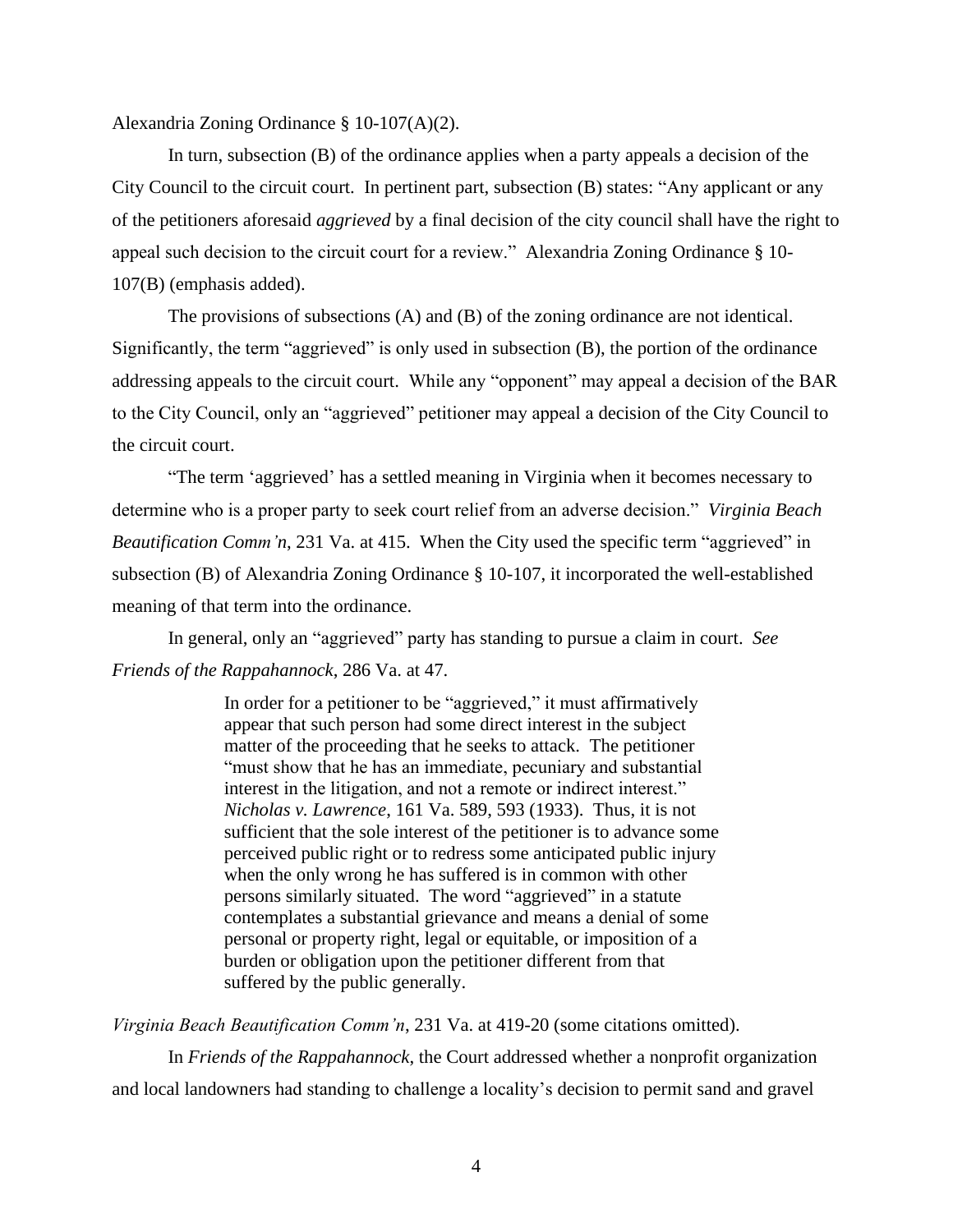mining on certain property. *See Friends of the Rappahannock*, 286 Va. at 41. The Court applied a two-part test to determine whether the plaintiffs, who claimed "no ownership interest in the subject property," had standing to challenge the locality's decision. *Id.* at 48. The Court explained that, in order to have standing in this context:

> First, the complainant must own or occupy "real property within or in close proximity to the property that is the subject of" the land use determination, thus establishing that it has "a direct, immediate, pecuniary, and substantial interest in the decision." *Virginia Beach Beautification Comm'n*, 231 Va. at 420.

Second, the complainant must allege facts demonstrating a particularized harm to "some personal or property right, legal or equitable, or imposition of a burden or obligation upon the petitioner different from that suffered by the public generally." *Virginia Marine Res. Comm'n v. Clark*, 281 Va. 679, 687 (2011).

#### *Friends of the Rappahannock*, 286 Va. at 48.

In the present case, the Foundation's petition did not meet the requirements of the twopart test articulated in *Friends of the Rappahannock*. Specifically, the allegations of the petition failed to establish that the Foundation suffered any particularized harm that differed from that suffered by the public in general. *See id.*

In essence, the Foundation contends it would be harmed by the proposed renovation of the property at issue because the renovation would: (1) compromise the integrity of the historic residence located on the property, and (2) diminish the protected open space on the property. Citing its status as both a grantor and co-grantee of other open space easements, the Foundation also implicitly contends that the City's failure to strictly enforce the open space easement over the property at issue could jeopardize the enforcement of open space easements in the Old and Historic District.

Assuming that the City Council's decision and the planned renovation of the property would indeed result in the harm alleged by the Foundation, the resulting harm would be shared by the public generally. Every property owner and resident of the Old and Historic District would share the loss of the historic residence and open space. Moreover, every citizen of the Commonwealth (including all of the grantors and grantees of open space easements) would arguably be harmed by a decision that jeopardizes the proper administration of the Open Space Land Act and the preservation of open space.

5